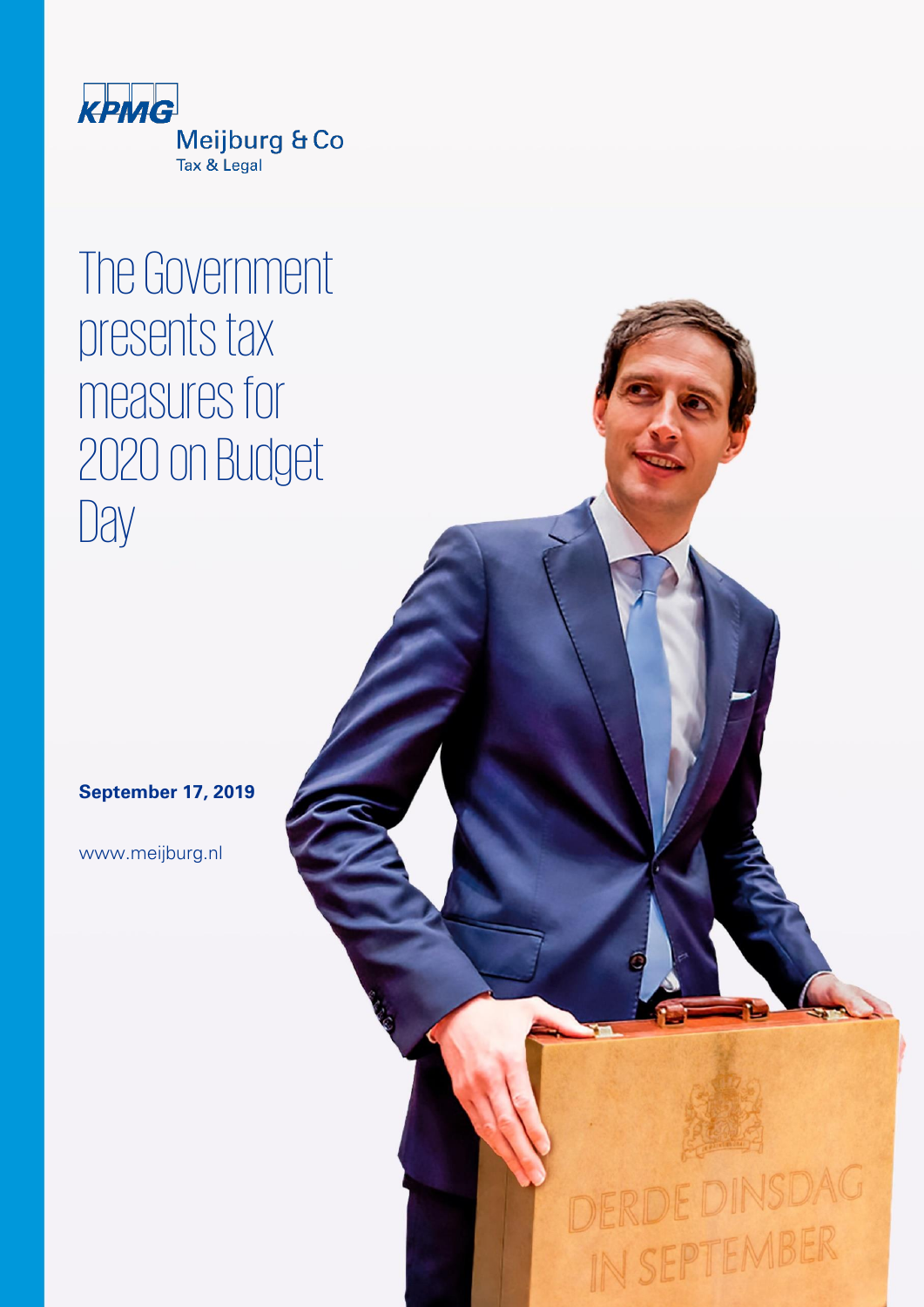# The Government presents tax measures for 2020 on Budget Day

On Budget Day, September 17, 2019, the government presented the 2020 Tax Plan package to the Lower House. It contains the following bills:

- 2020 Tax Plan:
- Other 2020 Tax Measures;
- National Climate Agreement (Tax Measures) Act;
- The Withholding Tax Act 2021;
- Education Expenses Tax Deduction (Abolition) Act;
- Bill implementing Directive regarding the harmonization and simplification of trade between Member States.

The proposed tax measures focus on lower labor costs, combating tax avoidance and tax evasion, an attractive business climate for economic activities of substance and further environmental measures. Many of the proposed measures will take effect on January 1, 2020. This memorandum outlines the main features. Where possible and relevant, we have included in the individual topics other tax measures and developments related to those topics, but have indicated that these are not part of the 2020 Tax Plan package. Please refer to the last section for other tax developments.

## Content

| 1   |                                                                                              |  |
|-----|----------------------------------------------------------------------------------------------|--|
| 1.1 |                                                                                              |  |
| 1.2 | Introduction of interest deduction limitation (thin cap rule) for banks and insurers 4       |  |
| 1.3 | Revised definition of permanent establishment as response to multilateral instrument against |  |
| 1.4 |                                                                                              |  |
| 1.5 | Increase of Innovation Box rate (2021, not part of the 2020 Tax Plan package)5               |  |
| 1.6 | Payment discount abolished (2021, not part of the 2020 Tax Plan package)5                    |  |
| 1.7 | Limitation of the liquidation and cessation loss scheme (2021, not part of the 2020 Tax Plan |  |
| 1.8 | Act implementing the second EU Anti-Tax Avoidance Directive (ATAD2, not part of the 2020 Tax |  |

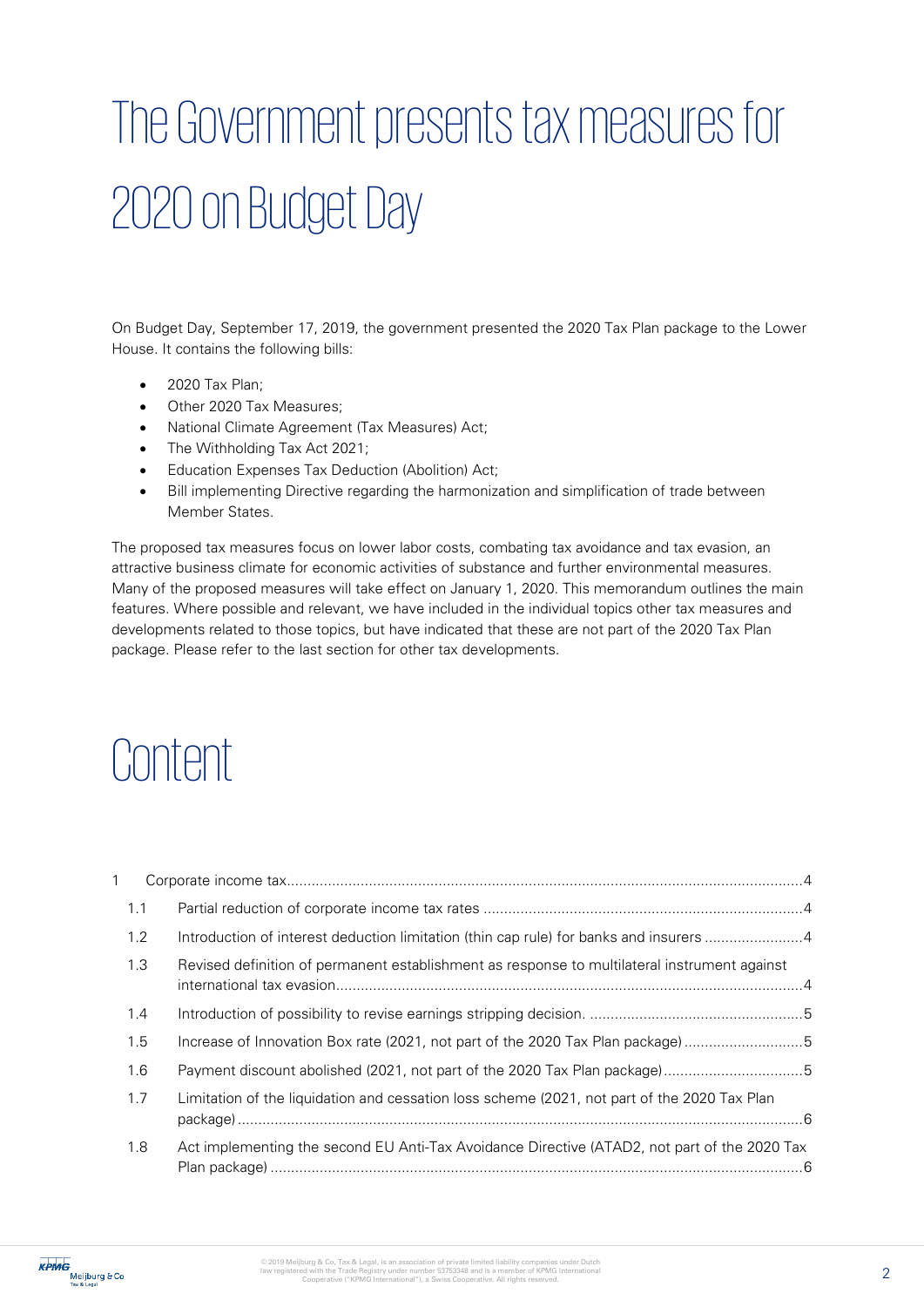|   | 1.9 | New group scheme for corporate income tax purposes (not part of the 2020 Tax Plan package).6 |  |
|---|-----|----------------------------------------------------------------------------------------------|--|
| 2 |     |                                                                                              |  |
|   | 2.1 |                                                                                              |  |
|   | 2.2 | Substance requirements for the purposes of dividend withholding tax exemption, foreign       |  |
| 3 |     |                                                                                              |  |
|   | 3.1 |                                                                                              |  |
| 4 |     |                                                                                              |  |
|   | 4.1 |                                                                                              |  |
|   | 4.2 | Deductible items in Box 1 gradually reduced to the basic rate (not part of the 2020 Tax Plan |  |
|   | 4.3 |                                                                                              |  |
|   | 4.4 | Measure to counter excessive borrowing from own business (2022, not part of the 2020 Tax     |  |
|   | 4.5 |                                                                                              |  |
| 5 |     |                                                                                              |  |
|   | 5.1 |                                                                                              |  |
|   | 5.2 |                                                                                              |  |
|   | 5.3 |                                                                                              |  |
| 6 |     |                                                                                              |  |
|   | 6.1 |                                                                                              |  |
|   | 6.2 | Reduced VAT rate to apply to electronic books, newspapers and magazines 13                   |  |
| 7 |     |                                                                                              |  |
|   | 7.1 |                                                                                              |  |
| 8 |     |                                                                                              |  |
|   |     |                                                                                              |  |
|   | 8.2 |                                                                                              |  |
|   | 8.3 |                                                                                              |  |
|   | 8.4 |                                                                                              |  |
|   | 8.5 |                                                                                              |  |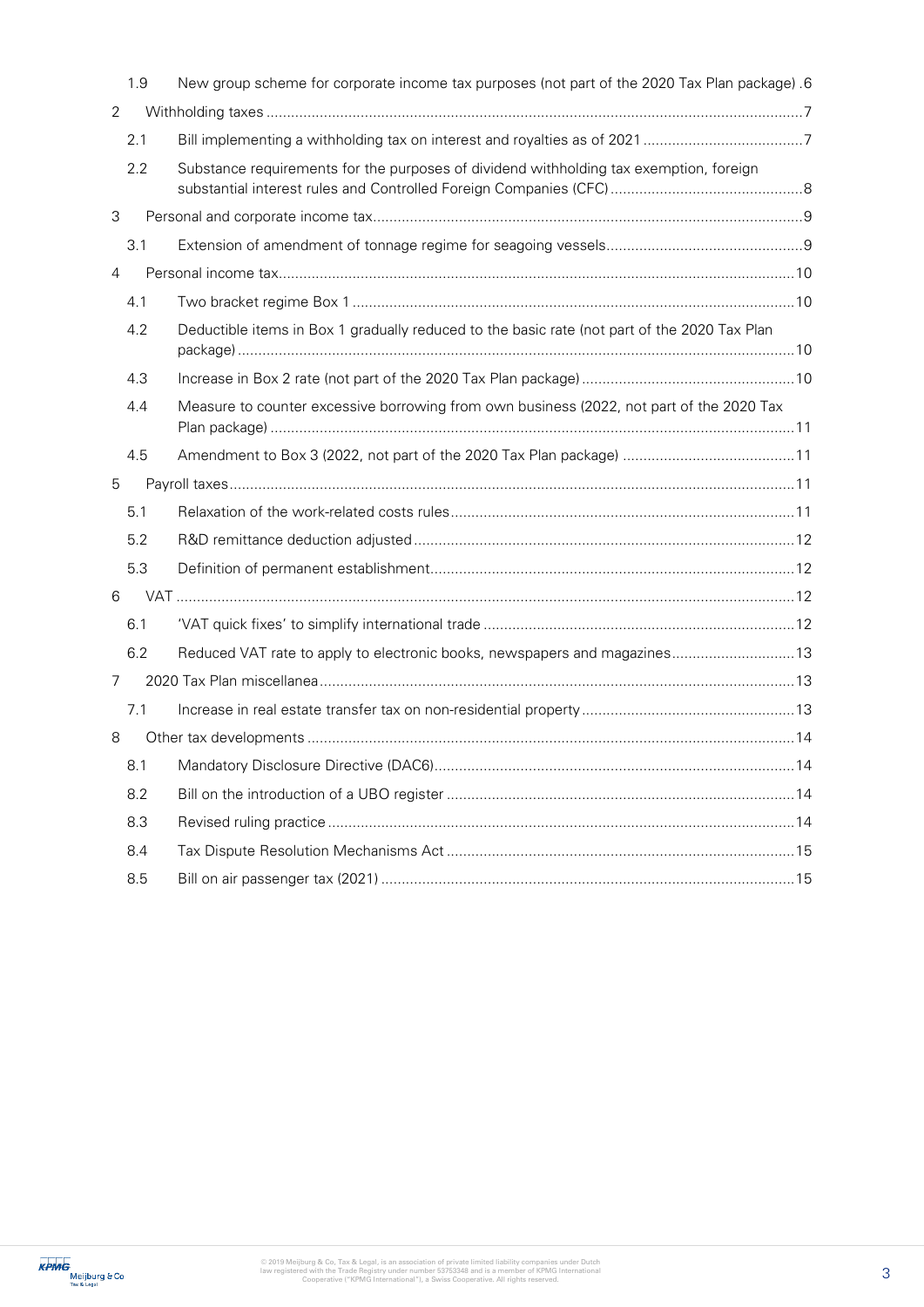## <span id="page-3-0"></span>1 Corporate income tax

#### <span id="page-3-1"></span>1.1 Partial reduction of corporate income tax rates

The corporate income tax rates will be reduced. However, the regular tax rate for profit in excess of EUR 200,000 will be reduced later and less than originally intended in the previous Tax Plan. It will remain at 25% in 2020 and be reduced to 21.7% in 2021, instead of to 22.55% in 2020 and 20.5% in 2021. The reduction of the 'SME rate' for profit up to and including EUR 200,000 will however proceed as planned: from 19% to 16.5% in 2020 and ultimately to 15% in 2021. For the combined rate (corporate income tax plus Box 2), please refer to the section 'Increase in Box 2 rate' under Personal Income Tax.

### <span id="page-3-2"></span>1.2 Introduction of interest deduction limitation (thin cap rule) for banks and insurers

The government wishes to facilitate the use of equity to carry on a business by limiting the tax benefits for debt. This has resulted in the introduction of a generic interest deduction limitation (earnings stripping measure) ensuring that the amount of net payable interest that can be deducted will be limited as of January 1, 2019. Because businesses in the financial sector, such as banks and insurers, (at the fiscal unity level) usually, on balance, receive interest, they will not be affected by this general deduction limitation. That is why the introduction of a thin cap rule for banks and insurers as of January 1, 2020 has been proposed.

For banks this means, briefly, that the interest deduction is excluded if and insofar as a bank's debt exceeds 92% (debt ratio). The total assets on the balance sheet are not used for this, but rather the uniform regulatory framework for banks. Thus, for banks, the leverage ratio appearing in the capital requirements regulation will be used. In short, this leverage ratio reflects the ratio between the Tier 1 capital and the total risk exposure of a bank.

The uniform regulatory framework, the Solvency II Regulation, will be used for insurers. This Regulation is based on the equity compared to the total assets on the balance sheet (equity ratio). Other than is the case with banks, this measure affects equity and the interest deduction is limited if equity is less than 8%.

The measure applies to banks and insurers with a head office in the Netherlands, but also to banks and insurers with a head office outside the Netherlands that are active in the Netherlands through a subsidiary or permanent establishment.

### <span id="page-3-3"></span>1.3 Revised definition of permanent establishment as response to multilateral instrument against international tax evasion

At the beginning of 2019 the Dutch Parliament adopted the bill approving the Multilateral Treaty for the implementation of tax treaty-related measures to prevent base erosion and profit shifting. This Multilateral Instrument (MLI) is one of the results of the OECD's BEPS project, which aims to combat tax evasion by multinationals through their use of base erosion and profit shifting.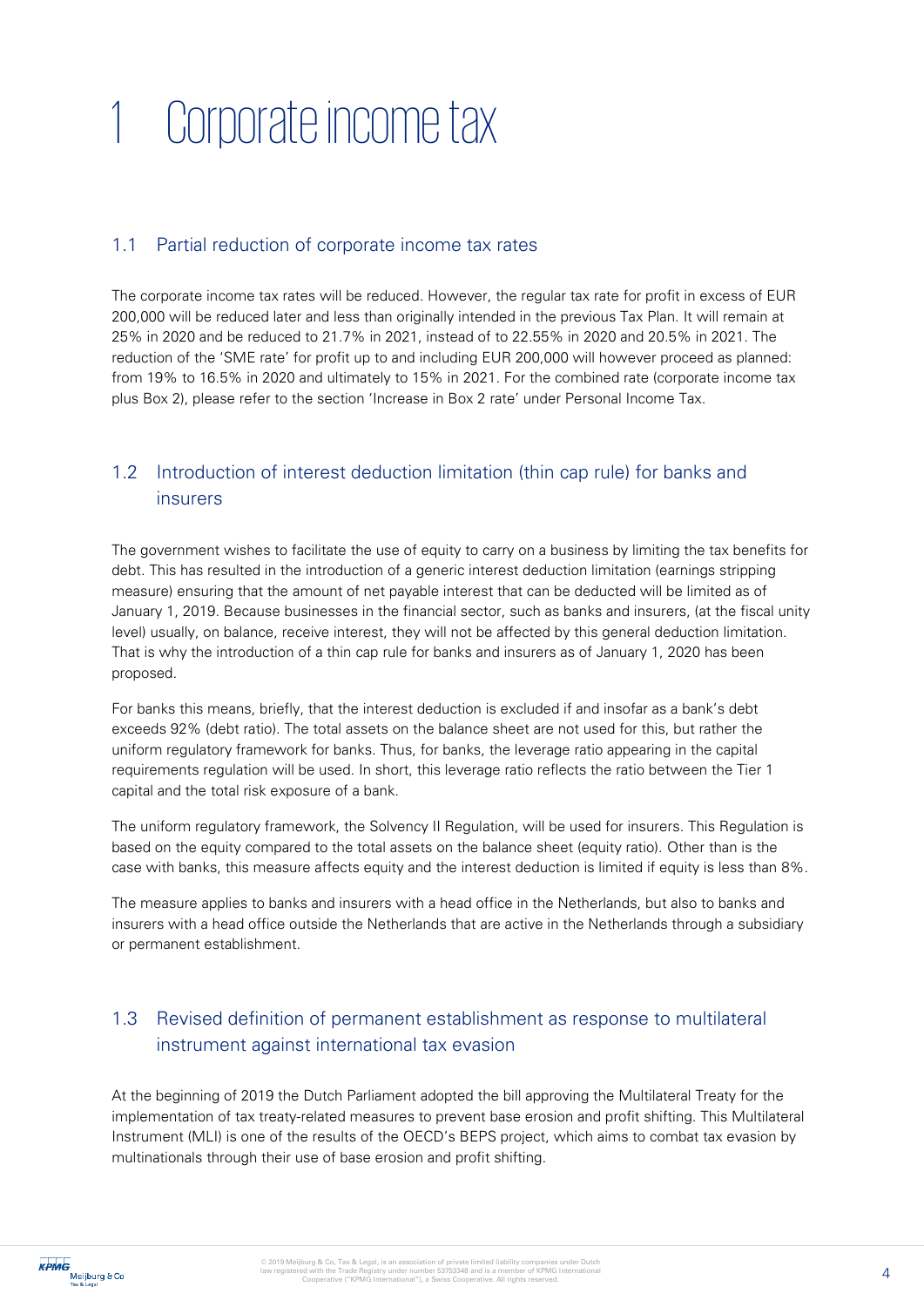One of the opportunities for tax evasion that the MLI focuses on is that of an artificial circumvention of the qualification of permanent establishment, one of the starting points for states to proceed with taxation. The government now proposes to bring the national definition of the term 'permanent establishment' as used for personal income tax, payroll tax and corporate income tax purposes in line with the definition in the applicable tax treaty. This will, for example, prevent the power to tax under a tax treaty, which results from the application of the MLI, not being able to be exercised, because it was not provided for in national legislation. For non-treaty situations, the most recent definition of 'permanent establishment' appearing in the OECD Model Convention will be used. As a result of the proposed changes, it is expected that a permanent establishment will be present in more situations.

For the sake of completeness, we would like to point out that countries can register which bilateral tax treaties they wish the MLI to apply to (covered tax treaties) with the OECD. The MLI offers the possibility of making certain reservations/electing certain options with regard to the various measures. The MLI only applies to a bilateral tax treaty if both treaty parties have reported the bilateral tax treaty to the OECD as a covered tax treaty and insofar as they have elected the same options. In addition, countries must have ratified the MLI and have also notified the OECD of this. More than 20 treaty partners of the Netherlands have now done this, including Canada, France, India, Japan, Luxembourg, Russia, the United Kingdom and Sweden, so that the MLI will already impact the tax treaties with, for example, these countries, as of January 1, 2020.

#### <span id="page-4-0"></span>1.4 Introduction of possibility to revise earnings stripping decision.

As of January 1, 2019 an earnings stripping measure was introduced for corporate income tax purposes. This measure limits the deductibility of a taxpayer's balance of interest under the EBITDA, in short: the gross operating result for tax purposes. The part that is non-deductible in any one year may be carried forward in full. The carried-forward interest balance is determined in a decision open to objection. To improve the feasibility and legal certainty of the earnings stripping measure, some procedural changes have been proposed relating to the above carry-forward possibility.

Firstly, it is proposed that the aforementioned decision may be revised if there is a new fact, bad faith or an error the taxpayer should realistically have been aware of. The deadline for revising the decision is the same as the deadline for imposing additional assessments in the case of undercharged tax.

In addition to this, it is proposed that a decision will be issued if the carried-forward interest balance of an earlier year can be deducted when determining the profit of a later year.

Both measures also apply to decisions that were issued before these measures take effect, so that current and new decisions will be treated the same.

#### <span id="page-4-1"></span>1.5 Increase of Innovation Box rate (2021, not part of the 2020 Tax Plan package)

The government intends to increase the effective rate in the Innovation Box from 7% to 9% as of 2021. This intention is not yet part of the bills that were presented to the Lower House on Budget Day.

#### <span id="page-4-2"></span>1.6 Payment discount abolished (2021, not part of the 2020 Tax Plan package)

The government intends to abolish, as of 2021, the payment discount that is currently granted for the prompt payment, in full, of any corporate income tax payable (instead of in installments). This intention is not yet part of the bills that were presented to the Lower House on Budget Day.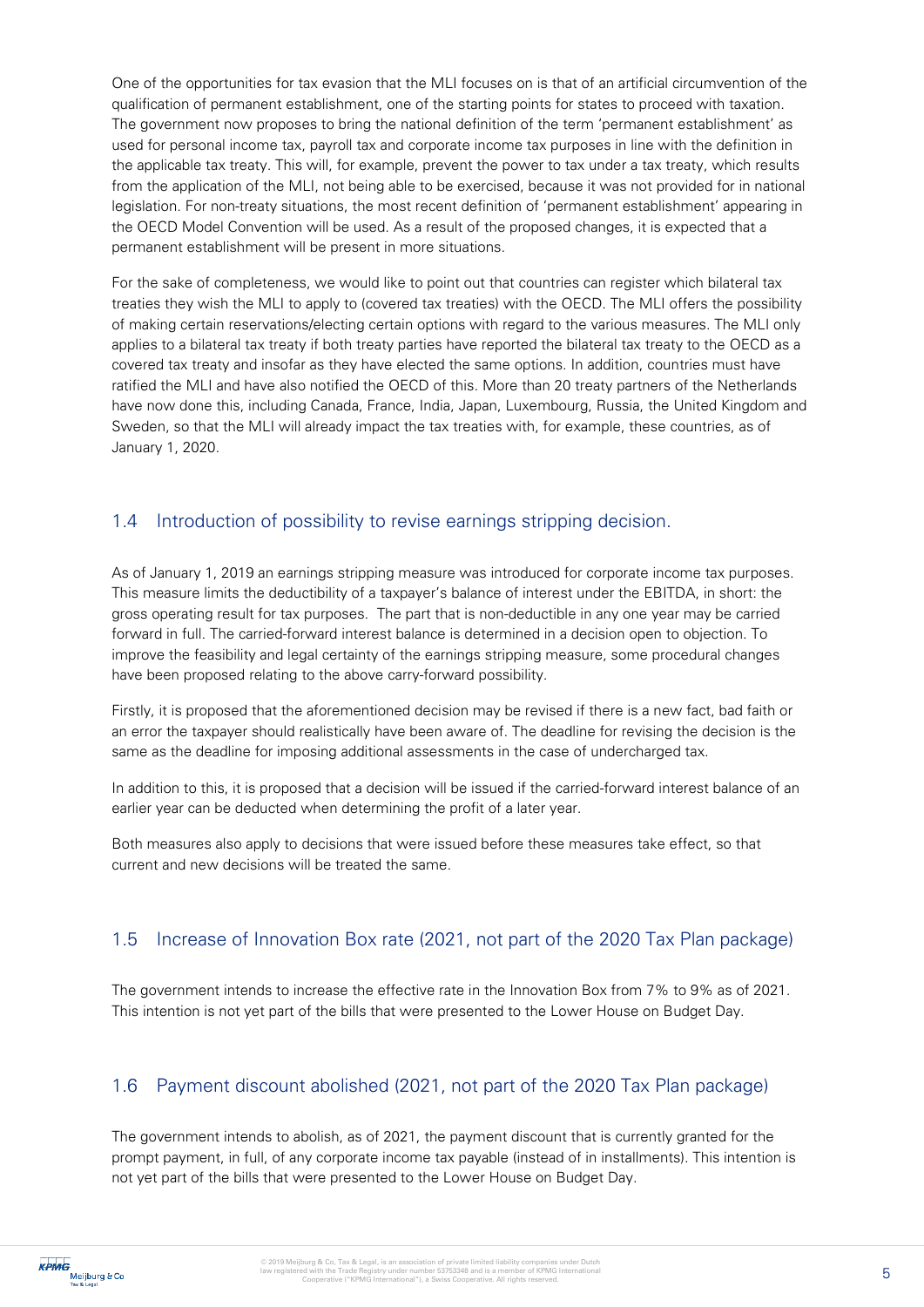### <span id="page-5-0"></span>1.7 Limitation of the liquidation and cessation loss scheme (2021, not part of the 2020 Tax Plan package)

The government intends to amend the liquidation and cessation loss scheme for corporate income tax purposes as of 2021, to prevent improper use and to widen the tax base. When working out the further details – the intention is not yet part of the bills presented to the Lower House on Budget Day – the government would like to use the draft private members' bill presented by some of the Opposition parties and which was opened for public consultation, as starting point as much as possible. What this will precisely mean has not yet been announced. However, it was indicated that the amendment is intended to no longer make it possible to incur a liquidation and cessation loss on participations and permanent establishments outside the European Union and the European Economic Area and to limit the freedom to plan of the liquidation and cessation loss. More information about the draft private members' bill can be found in our [previous memorandum](https://meijburg.com/news/internet-consultation-on-bill-amending-the-liquidation-and-cessation-loss-rules-for-corporate-income-tax-purposes) about this.

### <span id="page-5-1"></span>1.8 Act implementing the second EU Anti-Tax Avoidance Directive (ATAD2, not part of the 2020 Tax Plan package)

On July 2, 2019, the [bill](https://meijburg.com/news/bill-on-implementation-of-atad2-presented-to-the-lower-house) to implement the amendment to the EU Anti-Tax Avoidance Directive (ATAD2) was presented to the Lower House. As a result of this amendment, the Directive now combats both hybrid mismatches among EU Member States and between EU Member States and third countries. This implementation will, among other things, end the attractiveness of CV/BV arrangements. The bill presented to the Lower House is in line with the draft bill that was opened for public consultation in October 2018. Most of the measures in the bill will take effect as of January 1, 2020 and will apply for the first time to financial years starting on or after that date.

### <span id="page-5-2"></span>1.9 New group scheme for corporate income tax purposes (not part of the 2020 Tax Plan package)

A public internet consultation on an options document with four principal solutions for a group scheme for corporate income tax purposes took place between June 17, 2019 and July 29, 2019. Interest groups, businesses, advisors, academics and other stakeholders were invited to submit a response. The desire to create a future-proof group regime has its origins in the EU-law vulnerability of the current fiscal unity regime, as evidenced by the judgment of the Court of Justice of the European Union on February 22, 2018 and the final judgment of the Supreme Court on October 19, 2018 concerning the per-element approach. In connection with this, a number of elements of the legislation have been amended. Please refer to the [Fiscal Unity Emergency Repair Act](https://meijburg.com/news/fiscal-unity-emergency-repair-act-adopted-by-upper-house-en) that was adopted by the Upper House on April 23, 2019. However, with regard to other elements, the risks under European law have not (or may not have) entirely disappeared. The aim therefore is to draft a new group rule. More information about the consultation can be found in our [previous memorandum](https://meijburg.com/news/start-of-first-internet-consultation-on-new-corporate-income-tax-group-rule) about this. On the basis of these responses, the Deputy Minister indicated that a framework letter, containing an outline of the proposed tax group scheme, will be sent to the Lower House in the autumn of 2019.

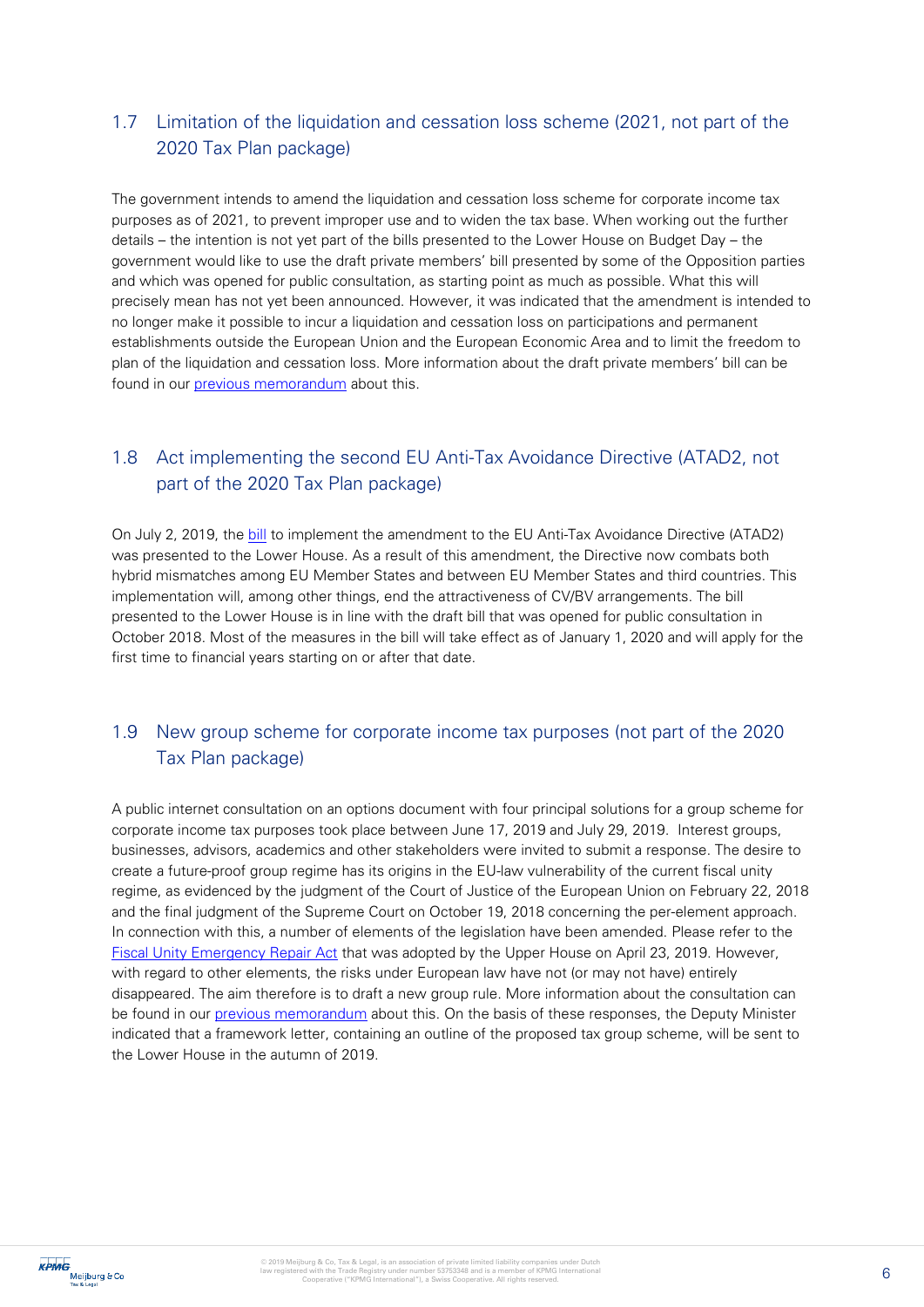## <span id="page-6-0"></span>2 Withholding taxes

### <span id="page-6-1"></span>2.1 Bill implementing a withholding tax on interest and royalties as of 2021

#### Background

The government does not want the Netherlands to be used any longer as a gateway to low-taxed countries, and wants to lessen the risk of tax evasion by shifting the Dutch tax base to low-taxed countries. It has therefore been proposed to introduce a withholding tax on interest and royalties as of January 1, 2021.

#### In a nutshell

In short, this withholding tax will apply to interest and royalty payments made by an entity established in the Netherlands to an affiliated entity established in a low-taxed country and in abuse situations. The term 'entity' does not only refer to capital companies, such as BVs (private limited liability companies) and NVs (public limited companies), but also to cooperatives (coöperaties), foundations (stichtingen), associations (verenigingen), mutual funds (fondsen voor gemene rekening), etc. Payments made from the Dutch permanent establishments of foreign entities will also be subject to the withholding tax.

#### Affiliated entities

Payments to affiliated entities entail payments to both parent/grandparent, subsidiary/sub-subsidiary and sister companies. In short, affiliation is present if either indirectly or directly such influence can be exercised on the decision-making that this can determine the activities of the other entity; this will in any case be present if the interest represents more than 50% of the authorized voting rights. In the case of a cooperating group of entities, the interests of the group members are added together.

#### Low-taxed countries

Low-taxed countries are designated countries with a corporate profit tax rate of less than 9%, and designated countries appearing on the EU list of non-cooperative jurisdictions. A three-year transitional period applies to treaty countries, to give the Netherlands and treaty partners the chance to start negotiations before the position of taxpayers change. The withholding tax only applies to payments to affiliated entities established in treaty states, after three calendar years have passed since the first designation.

#### No exception for substance in the Netherlands

The fact that the paying entity has substance in the Netherlands or that the recipient entity that is entitled to the interest or royalties has substance in the low-taxed country, is irrelevant for the purposes of the withholding tax. The tax is thus not only payable if the paying company is a letterbox company.

#### Payments to hybrid entities; artificial arrangements

The withholding tax is primarily aimed at direct payments to affiliated entities established in a low-taxed country. Furthermore, the withholding tax is payable in the following cases:

 The recipient of the interest or royalties is not established in a low-taxed country, but the interest and royalty payments are attributed to a permanent establishment that the recipient has in a lowtaxed country;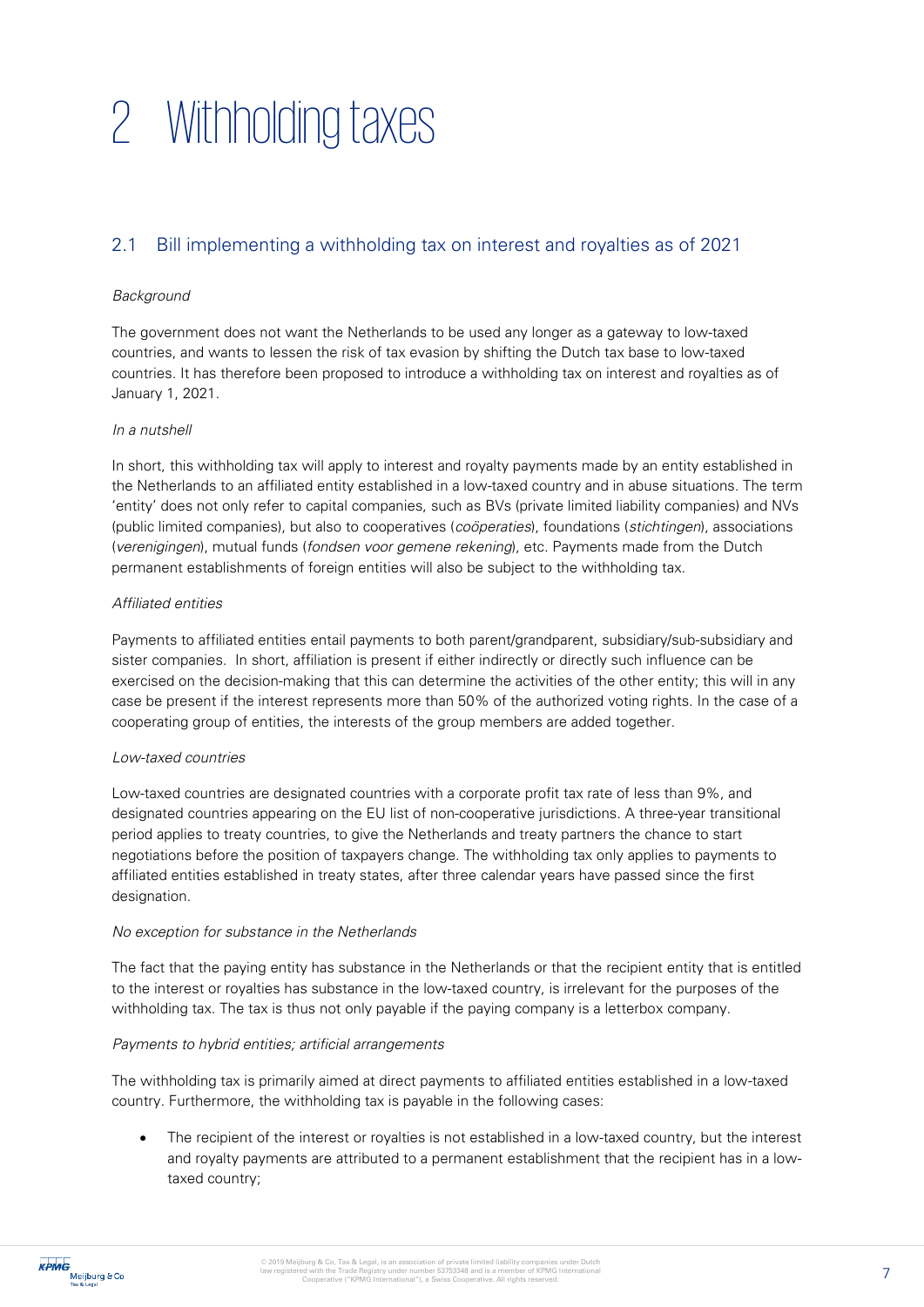- The recipient of the interest or royalties is an entity that is regarded as transparent for Dutch tax purposes, but is regarded as a non-transparent entity by the country of establishment of the underlying participant (in that case a rebuttal provision applies in the event the entity is taxed in its country of establishment, not being a low-taxed country);
- The recipient of the interest or royalties is an entity that is regarded as transparent by its country of establishment (in that case a rebuttal provision applies in the event each underlying participant of that entity is taxed on the benefits in their country or residence or establishment, and to which the withholding tax would be applied on direct payments to those participants);
- To artificial arrangements intended to avoid Dutch withholding tax (e.g. where the interest or royalties are not paid directly to an entity established in a low-taxed country, but indirectly via an entity established in a non-low taxed country and that was interposed artificially).

#### Tax base, tax rate and method of taxation

The withholding tax will be levied on gross benefits in the form of interest and royalties. The arm's length principle will be used (so that an arm's length interest or royalties will be calculated if conditions are agreed that differ from the commercial conditions that independent parties would agree). It is proposed that the withholding tax rate be the same as the highest corporate income tax rate. Under the current proposals, this will be 21.7% in 2021. The withholding tax will be levied by having the paying entity deduct it from their interest or royalty payments.

#### No exception for interest deduction limitation

There is deliberately no provision for an exception in cases where the relevant interest or royalty payments are also subject to a current or future deduction limitation for corporate income tax purposes.

#### Formal provisions

A possibility to impose additional tax assessments has been specifically proposed for the withholding tax, under which the tax inspector can choose on whom to impose the additional withholding tax assessment: on the withholding agent or on the taxpayer. The current information obligations of the withholding agent and the taxpayer will also be expanded. Lastly, a new liability provision is proposed for the withholding tax. This provision can, for example, apply if the withholding tax payable is not correctly withheld and remitted and subsequently any additional withholding tax assessments cannot be collected. Under the new liability provision, the directors/managers of the withholding agent and the taxpayer may be held jointly and severally liable for the withholding tax. The bill offers directors/managers the opportunity to provide rebuttal evidence to avoid being held liable.

### <span id="page-7-0"></span>2.2 Substance requirements for the purposes of dividend withholding tax exemption, foreign substantial interest rules and Controlled Foreign Companies (CFC)

The Netherlands has implemented the general anti-abuse provision in the EU Parent-Subsidiary Directive in the withholding exemption for dividend withholding tax purposes and in the tax liability for entities established outside the Netherlands that hold a substantial interest in a Dutch company. At present, these provisions are subject to a number of conditions in the form of substance requirements. If a conduit intermediate holding company meets these requirements, there is by definition no abuse ('safe harbor'). In response to judgments by the Court of Justice of the European Union in February 2019, is has however been proposed that as of January 1, 2020 these substance requirements will only play a role in the division of the burden of proof (also in those cases where the intermediate company is not an intermediate company with a conduit function). This change applies to both intermediate companies that are established elsewhere in the EU and intermediate companies in third countries. If the substance requirements are met, the tax inspector can thus still convincingly demonstrate that there is abuse.

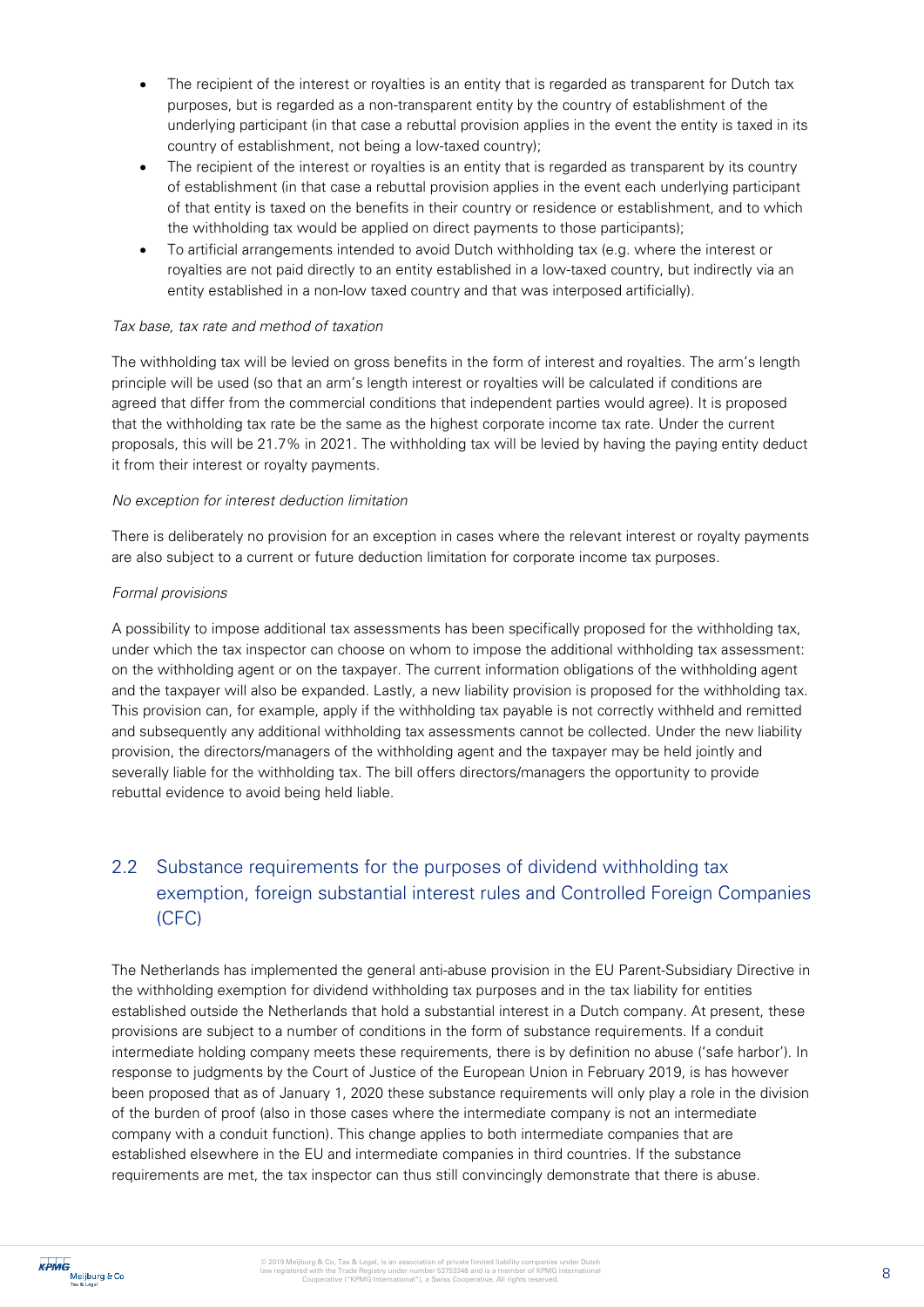Furthermore, the additional Controlled Foreign Companies (CFC) rules do not apply if a CFC performs an economic activity of substance. Other than is currently the case, it is proposed that also for this rule the substance requirements should no longer act as a safe harbor as of January 1, 2020.

## <span id="page-8-0"></span>3 Personal and corporate income tax

#### <span id="page-8-1"></span>3.1 Extension of amendment of tonnage regime for seagoing vessels

Pursuant to EU State aid rules, the European Commission has granted approval for the Dutch tonnage regime for seagoing vessels to be extended to December 31, 2028. To obtain the Commission's approval for an extension, the government committed itself to amending the tonnage regime in respect of (i) vessels that are held for time and voyage charter, (ii) the flag requirement, and (iii) the imposition of a maximum of 50% of the income from activities that are regarded as secondary activities for maritime transport.

The under (i) intended change means, in short, that the annual total of the net day tonnages of the ships held by a taxpayer for time or voyage charter in any one year, which do not fly the flag of an EU/EEA country, will not exceed 75% of the annual total of the net day tonnages of all the taxpayer's vessels that are eligible for the tonnage regime. In calculating this 75% cap, the tonnage of a vessel of which the taxpayer is co-owner, is only taken into account in proportion to the ratio of their co-ownership.

The change mentioned under (ii) results in two adjustments. Firstly, in order to be eligible for a legal exception to the flag requirement, a taxpayer must sail at least one of its vessels that qualify for the tonnage regime under a flag of an EU/EEA country. Secondly, the flag requirement will also apply to vessel managers in respect of vessels which they manage on behalf of another party.

The change mentioned under (iii) means that the part of the profit arising from non-transportation activities may not exceed 50% of the total annual profit. If in any one year this profit cap is exceeded, the part of the profit that must be attributed to the non-transportation activities is not eligible for the tonnage regime, which means that this part of the profit will be taxed pursuant to the regular profit determination rules.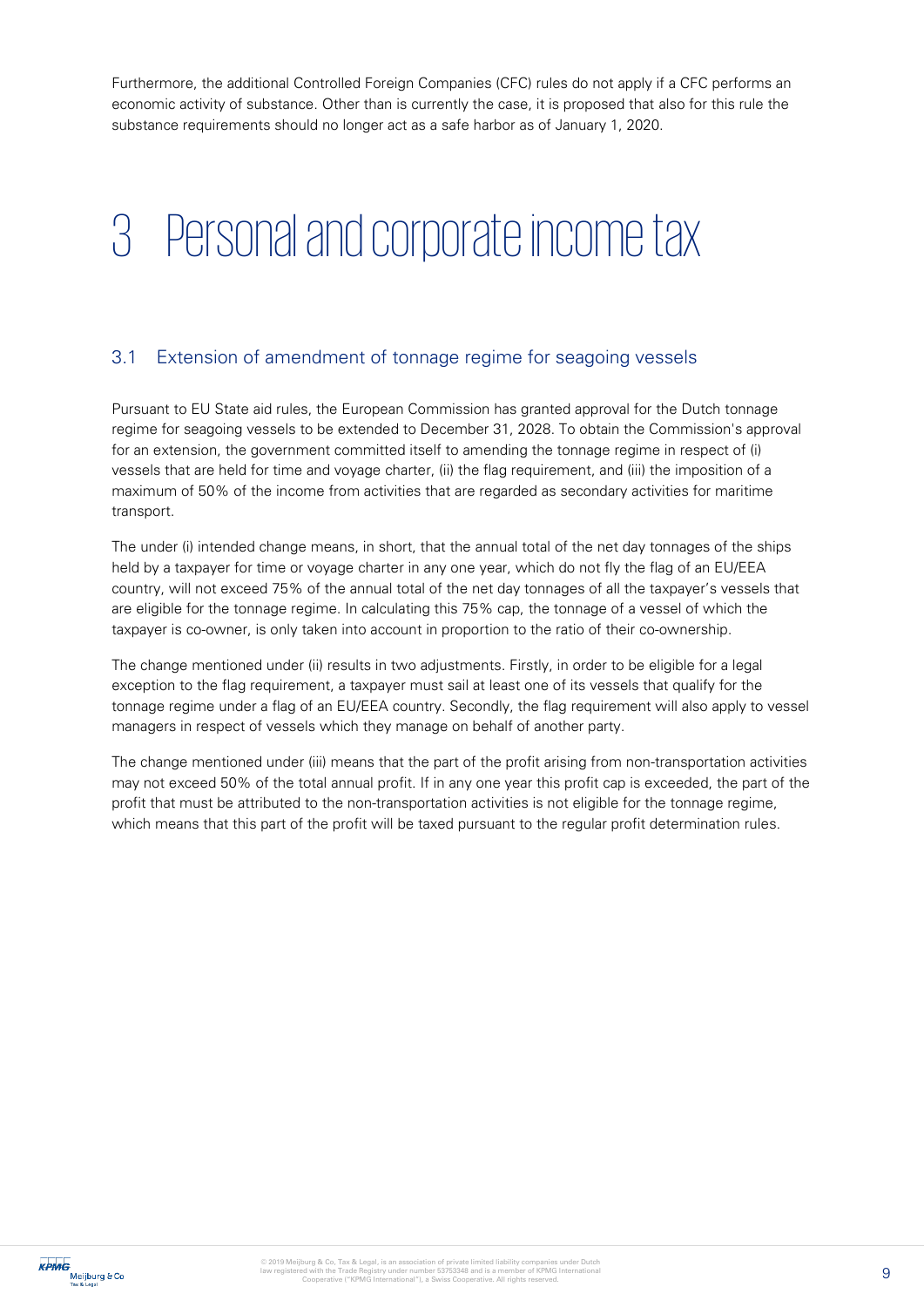## <span id="page-9-0"></span>4 Personal income tax

### <span id="page-9-1"></span>4.1 Two bracket regime Box 1

The Cabinet proposes to accelerate the introduction of the two-bracket regime. The new proposal provides for the introduction, initially scheduled for January 2021, to be implemented as early as January 1, 2020. As a result, the top rate will already be 49.5% in 2020. The basic rate (including national insurance contributions) will be 37.35% in 2020 and 37.10% in 2021. This basic rate will apply to income through to EUR 68,507. For state pension beneficiaries, a rate of 19.45% will apply in 2020 up to an income of roughly EUR 35,000 and a rate of 19.20% in 2021.

### <span id="page-9-2"></span>4.2 Deductible items in Box 1 gradually reduced to the basic rate (not part of the 2020 Tax Plan package)

With effect from January 1, 2020, there will be an accelerated reduction of the rate at which deductible items in Box 1 can be taken into account. This concerns:

- the deductible expenses relating to the principal residence (such as mortgage interest deduction);
- the entrepreneur's allowance;
- the SME profit exemption;
- the exemption in the regime for making assets available;
- the personal tax credit (partner alimony, expenditure on specific healthcare costs, weekend expenses for the disabled, education expenses, deductible donations and – under transitional rules – losses on investments in venture capital).

These deductible items, insofar as they are in the highest bracket, can only be deducted at 46% (instead of 49.5%) in 2020. In 2021, the deduction will be reduced to 43%, in 2022 to 40% and finally in 2023 to 37.10%, the new basic rate that will apply from 2021.

#### <span id="page-9-3"></span>4.3 Increase in Box 2 rate (not part of the 2020 Tax Plan package)

As a measure that was already related to the originally planned reduction in corporate income tax rates, the Box 2 personal income tax rate will be increased to 26.25% in 2020 and to 26.9% as of 2021. The increased rate will also apply to existing substantial interest claims. On the basis of the current proposals, the combined rate (corporate income tax plus Box 2) will fluctuate between 37.87% and 42.76% from 2021, depending in particular on the size of the company's profits.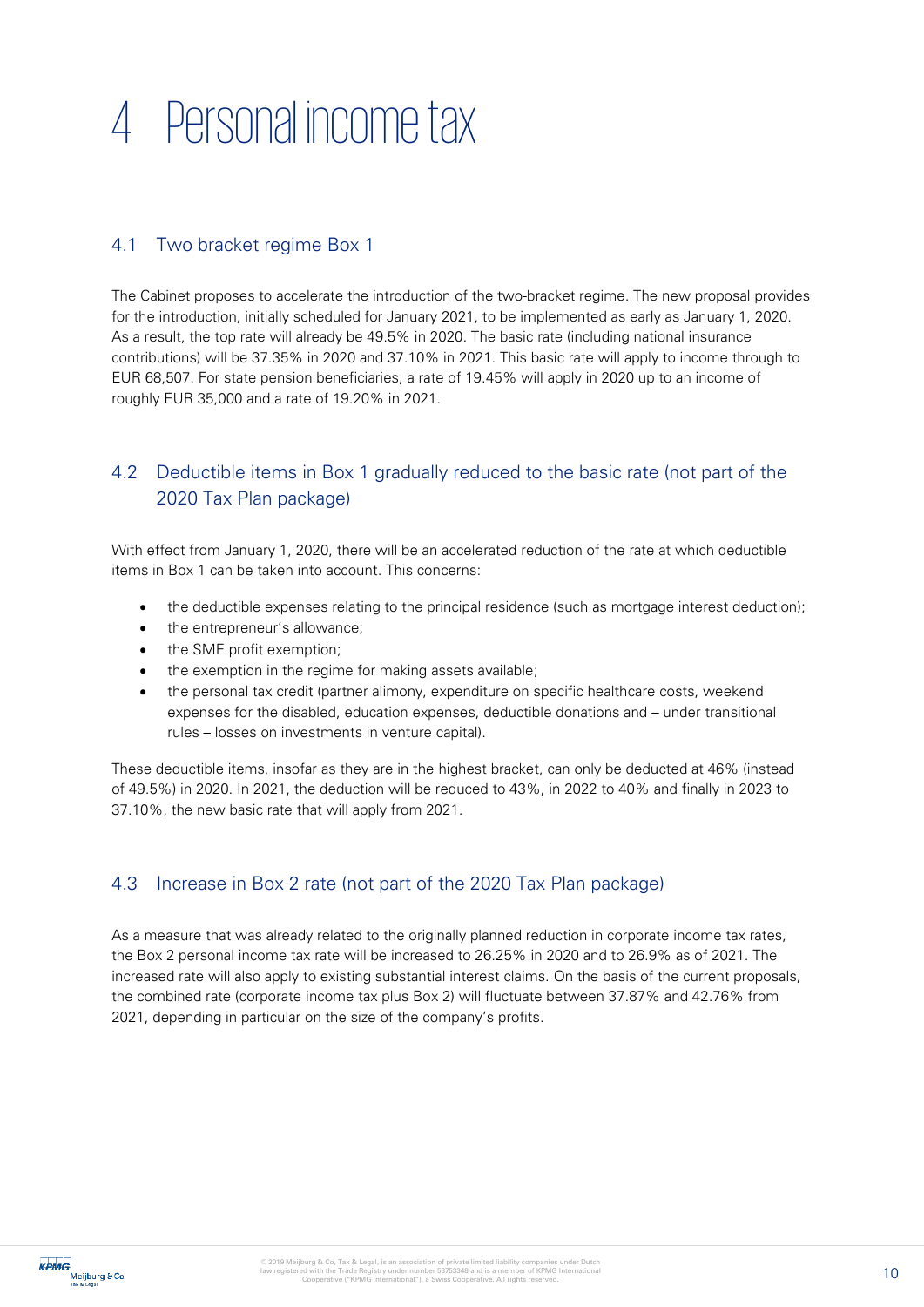### <span id="page-10-0"></span>4.4 Measure to counter excessive borrowing from own business (2022, not part of the 2020 Tax Plan package)

The [internet consultation](https://meijburg.com/news/consultation-on-draft-bill-against-excessive-borrowing-from-own-company) on the draft bill on Excessive Borrowing from Own Companies Act took place during the period March 4, 2019 through April 1, 2019. This proposal had already been announced on Budget Day in September 2018. It has been proposed to have a deemed benefit be taken into account as income from a substantial interest in respect of holders of a substantial interest who borrow from their company, insofar as the total amount of such loans, with the exception of home acquisition debt, exceeds EUR 500,000. The measure will apply for the first time to the 2022 calendar year. The bill itself has not yet been submitted and is still expected this year.

#### <span id="page-10-1"></span>4.5 Amendment to Box 3 (2022, not part of the 2020 Tax Plan package)

On September 6, 2019, the Deputy Minister of Finance [announced](https://meijburg.com/news/deputy-minister-announces-change-to-box-3) that before the summer of 2020, a bill would be drafted to amend the tax on income from savings and investments in Box 3. A fixed interest rate is then calculated on the savings, which is in line with the most recently available (average) interest on savings and is therefore many times lower than the assumed return on investments. According to the current calculations, taxpayers with only savings up to approximately EUR 440,000 will effectively no longer pay tax on these. Furthermore, investors with capital of less than approximately EUR 30,000 who do not currently pay tax will not have to do so in the future. For those who do have to pay tax, the rate will be around 33%. However, the new system is more sensitive to tax evasion. Therefore, measures will be included in the announced bill to combat this. These still have to be developed in detail. The aim is for the new system to enter into force on January 1, 2022.

### <span id="page-10-2"></span>5 Payroll taxes

#### <span id="page-10-3"></span>5.1 Relaxation of the work-related costs rules

Four changes are proposed with regard to the work-related costs rules:

- 1. The fixed exemption will be increased to 1.7% of the payroll up to EUR 400,000. For the payroll above this, the fixed exemption remains at 1.2%.
- 2. There will be a specific exemption for statements of good conduct (Verklaring Omtrent het Gedrag; VOG). The costs of these statements will therefore no longer have to be deducted from the fixed exemption.
- 3. The period for determining the final levy payable as a result of exceeding the fixed exemption will be extended by one month to no later than the second tax return period of the following calendar year.
- 4. The value of a company's own products will be set at fair value instead of the amount charged by the employer to a third party.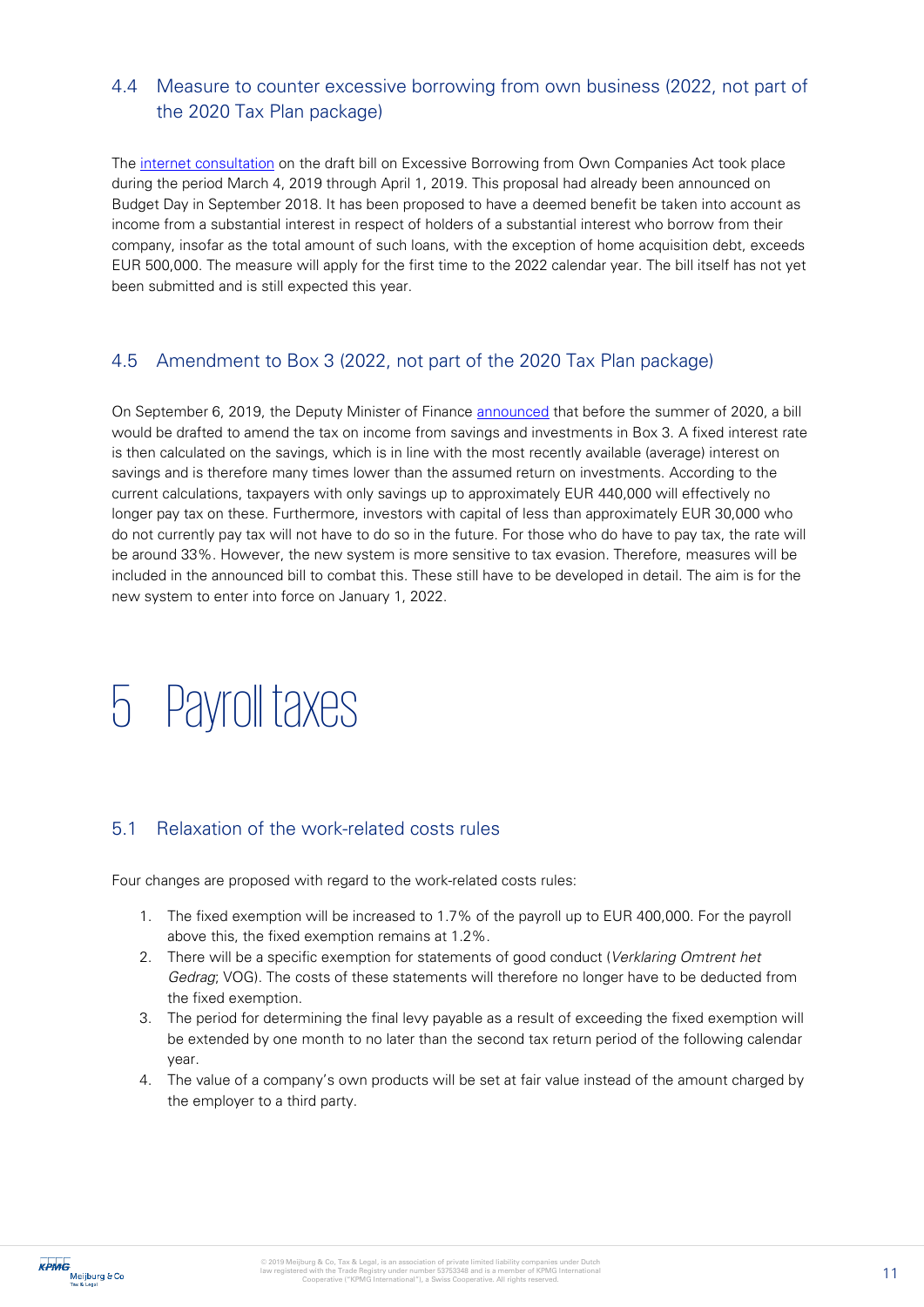### <span id="page-11-0"></span>5.2 R&D remittance deduction adjusted

The system for submitting a research and development (R&D) application and awarding a certificate will be simplified and shortened. The number of times per year when an R&D certificate can be applied for is increased from three to four. The deadline for submitting an application will be changed to the last day prior to the period covered by that application. Currently, an application must be submitted at least one month prior to that period. For applications for periods starting on January 1 of a calendar year, the final application date will be December 20 of the previous calendar year. In addition, rules are included to make it excusable for the deadline to be exceeded in certain cases.

#### <span id="page-11-1"></span>5.3 Definition of permanent establishment

The definition of the terms 'permanent establishment' and 'permanent representative' for the purposes of payroll and personal income tax is brought into line with corporate income tax. In addition, the definition of the North Sea extraction area for the purposes of payroll and personal income tax are brought in line with the definition in corporate income tax. See also the section entitled 'Revised definition of permanent establishment as a response to multilateral instrument against international tax evasion' under Corporate Income Tax.

## <span id="page-11-2"></span>6 VAT

#### <span id="page-11-3"></span>6.1 'VAT quick fixes' to simplify international trade

On January 1, 2020, the four 'VAT quick fixes' to simplify international trade will enter into force. As stated [previously,](https://meijburg.com/news/as-of-january-1-2020-vat-quick-fixes-to-simplify-international-trade) the four measures have a significant impact on businesses that trade in international goods. This concerns the following four changes:

- 1. Simplified treatment for call-off stock. The transfer of goods to the call-off stock in another EU Member State no longer qualifies as a deemed intra-Community supply and a deemed acquisition. When the customer removes the goods from stock, the supplier makes a direct intra-Community supply to the customer. Provided that the supplier and customer meet all conditions, the supplier's VAT registration in the EU Member State of arrival of the goods is then not required. In the Intra-Community Sales Listing ('EC Sales List'), the supplier must include the movement of the goods to the stock as well as the subsequent sale. This means an amendment to the EC Sales List, which will be introduced on April 1, 2020.
- 2. Uniform rules to simplify chain transactions. In practice, it is sometimes difficult to determine at which stage of a series of chain transactions the intra-Community supply takes place. The new rules determine the party to whom the intra-Community transport must be allocated. The other links in the chain then form, as a starting point, domestic supplies, which in principle are subject to local VAT. Additional practical examples have been included in the Tax Plan that provide insight into the operation of the new allocation rules, for example in combination with the application of the simplified A-B-C rules.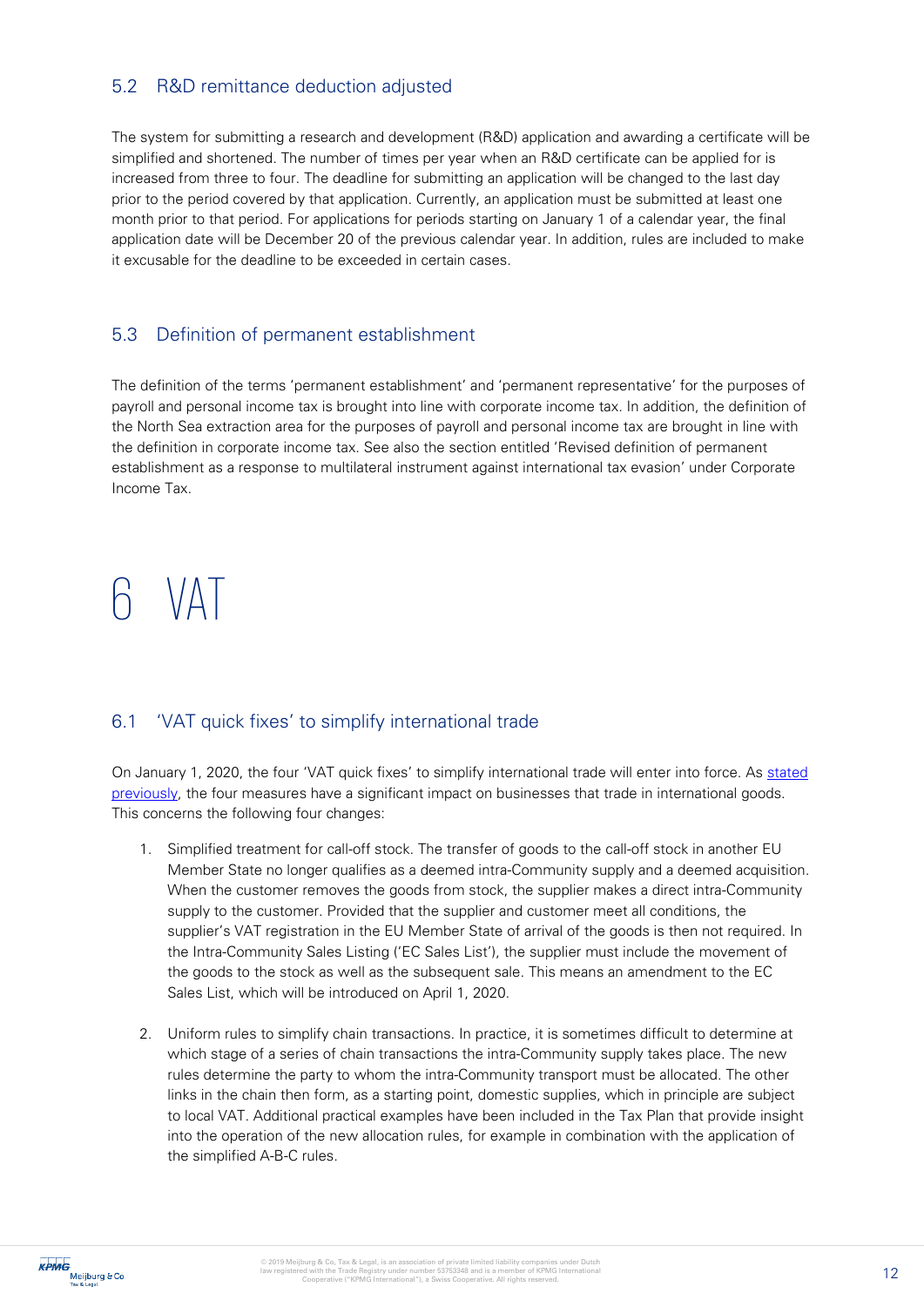- 3. Mandatory VAT identification number to apply the zero VAT rate. From January 1, 2020, the zero VAT rate can only be applied to intra-Community supplies if a supplier provides a valid VAT identification number of the customer on the invoice. Furthermore, as a condition for applying the zero VAT rate the supplier must file a correct EC Sales List. If these conditions are not met, there is still a possibility of rectification. For example, by providing the tax authorities with the customer's correct VAT identification number within a certain period of time. More information about this will be included in the VAT Implementation Decree.
- 4. Simplified proof of intra-Community supplies of goods. According to the new rules, there is a rebuttable presumption of transport to another EU Member State if the supplier can provide at least two evidential documents described in the VAT Implementing Regulation that were prepared independently from one another. These supporting documents must not be contradictory. The new evidentiary presumption of transport is explicitly referred to as an alternative to the existing practice, which also allows the intra-Community transport of goods to be proven by other means.

#### <span id="page-12-0"></span>6.2 Reduced VAT rate to apply to electronic books, newspapers and magazines

From January 1, 2020, the supply and lending of both physical and electronic books, newspapers and magazines will be taxed at the reduced VAT rate of 9%. The application of the reduced rate of VAT will therefore no longer be limited to the supply and lending of physical publications. Downloadable audio books, sheet music and teaching materials will also be subject to the lower rate of VAT in the future.

In addition, providing access to online media such as news websites of newspapers, magazines or journalistic research platforms also falls under the reduced VAT rate. In order to prevent abuse, publications on these online media may not consist primarily or exclusively of advertising material, videos or music. This expansion in the reduced VAT rate will make it possible to reduce the cost of books, newspapers and periodicals supplied electronically.

## <span id="page-12-1"></span>7 2020 Tax Plan miscellanea

#### <span id="page-12-2"></span>7.1 Increase in real estate transfer tax on non-residential property

The government proposes to increase the real estate transfer tax for non-residential property from 6% to 7%. On the basis of the explanatory documents, the entry into force of this increase appears to be scheduled for January 1, 2021. Non-residential buildings include, for example, industrial buildings, business premises, land intended for housing and hotels and guest houses. The rate for the purchase of residential property remains at 2%. The earlier rumors that there might be an exemption for first-time home buyers (starters) are therefore not reflected in the tax plans.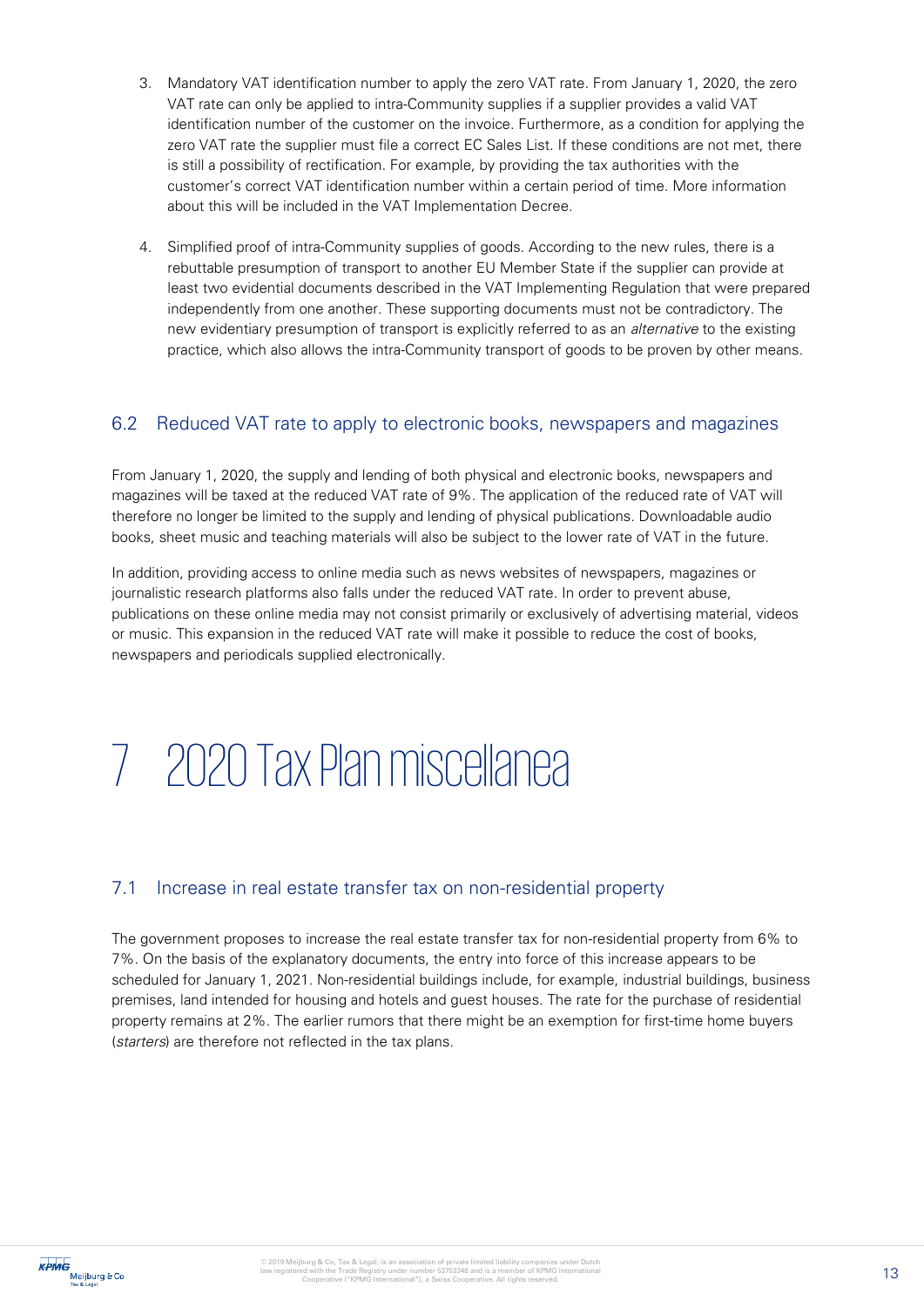## <span id="page-13-0"></span>8 Other tax developments

There are a number of other relevant tax-related developments that are not part of the 2020 Tax Plan package. We will deal with some of these briefly below.

#### <span id="page-13-1"></span>8.1 Mandatory Disclosure Directive (DAC6)

The EU Directive on the mandatory disclosure of cross-border – potentially aggressive – tax arrangements, obliging financial intermediaries (e.g. tax advisors, lawyers, notaries public or trust offices) to report information about such arrangements to the Dutch tax authorities, came into effect on June 25, 2018. The [implementation bill](https://meijburg.com/news/bill-implementing-the-mandatory-disclosure-directive-dac6-presented-to-lower-house) was presented to the Lower House on July 12, 2019.

#### <span id="page-13-2"></span>8.2 Bill on the introduction of a UBO register

Legal persons and other legal entities will soon be obliged to register their ultimate beneficial owners. On April 4, 2019 the bill 'Implementation registration of ultimate beneficial owners of companies and other legal entities' [was presented to the Lower House.](https://meijburg.com/news/bill-on-the-introduction-of-a-ubo-register) The bill provides for the implementation of Directive 2018/843 on the prevention of the use of the financial system for the purposes of money laundering or terrorist financing, in particular the obligation to introduce a register of ultimate beneficial owners ('UBOs') of companies and other legal entities. The implementation of the obligation to register UBOs must ultimately be realized on January 10, 2020. The UBO register will be included in the Trade Register Act 2007 and will be managed by the Chamber of Commerce.

#### <span id="page-13-3"></span>8.3 Revised ruling practice

On June 28, 2019, the Deputy Minister of Finance [published a policy statement](https://meijburg.com/news/final-policy-statement-on-preliminary-consultation-on-rulings-with-an-international-character-published) elaborating on the revised policy for rulings with an international character. This policy statement replaces three previous ruling policy statements (dated June 3, 2014) and took effect on July 1, 2019. The revision is aimed at further safeguarding the quality of the ruling practice for businesses with activities of substance as well as enhancing its robustness. There will be more stringent requirements for issuing rulings and the rules on the issuing of these rulings will also be more transparent. The Deputy Minister had already outlined the main features of the revision of the ruling practice in a letter to the Lower House on November 22, 2018, and a draft of the policy statement was published on April 23, 2019. The final statement is almost identical to the draft.